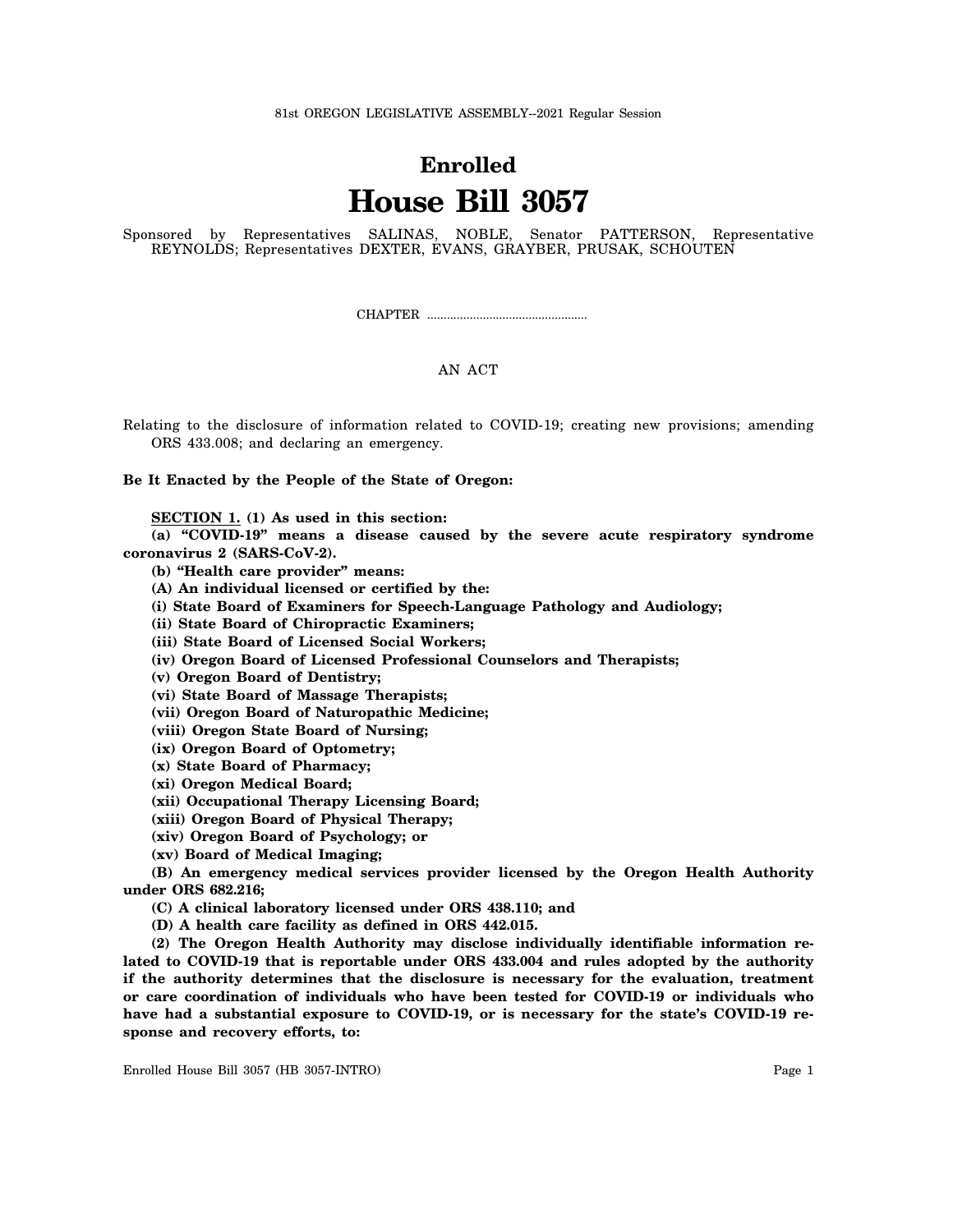**(a) An American Indian tribe or an agency of an American Indian tribe;**

**(b) A health care provider;**

**(c) An entity providing care coordination services; or**

**(d) An entity that administers or operates a health information technology system that is used by a person listed in this subsection.**

**(3) The authority may disclose only the minimum amount of information necessary to carry out the purpose of a disclosure under subsection (2) of this section.**

**(4) A person listed in subsection (2) of this section may submit a request in writing to the authority requesting COVID-19 information. The authority may require the requester to describe the purposes for which the requester will use the information.**

**(5) The authority may enter into agreements that condition disclosure of information under subsection (2) of this section on the recipient of the disclosure agreeing to:**

**(a) Use the information for purposes consistent with the state's COVID-19 response and recovery efforts.**

**(b) Provide information to the authority regarding the evaluation, treatment or care coordination provided to individuals with COVID-19 or to individuals with a substantial exposure to COVID-19.**

**(c) Provide information to the authority regarding whether and how the disclosure assisted the recipient of the disclosure in providing care coordination services or was necessary for response and recovery efforts.**

**(d) Enter into a data use agreement that, at a minimum, describes how the data may be used and whether it can be redisclosed.**

**(e) Report any breaches of confidentiality.**

**(6) Information obtained under subsection (2) of this section that identifies an individual with COVID-19 or an individual with a substantial exposure to COVID-19, or that contains information that reasonably could lead to the identification of such an individual, is confidential and exempt from disclosure under ORS 192.311 to 192.478.**

**(7) The authority may adopt rules necessary for the administration of this section.**

**SECTION 2.** ORS 433.008 is amended to read:

433.008. (1)(a) Except as provided in subsection (2) of this section **and section 1 of this 2021 Act**, information obtained by the Oregon Health Authority or a local public health administrator in the course of an investigation of a reportable disease or disease outbreak is confidential and is exempt from disclosure under ORS 192.311 to 192.478.

(b) Except as required for the administration or enforcement of public health laws or rules, a state or local public health official or employee may not be examined in an administrative or judicial proceeding about the existence or contents of a reportable disease report or other information received by the authority or local public health administrator in the course of an investigation of a reportable disease or disease outbreak.

(2) The authority or a local public health administrator may release information obtained during an investigation of a reportable disease or disease outbreak to:

(a) State, local or federal agencies authorized to receive the information under state or federal law;

(b) Health care providers if necessary for the evaluation or treatment of a reportable disease;

(c) Law enforcement officials to the extent necessary to carry out the authority granted to the Public Health Director and local public health administrators under ORS 433.121, 433.128, 433.131, 433.138 and 433.142;

(d) A person who may have been exposed to a communicable disease;

(e) A person with information necessary to assist the authority or local public health administrator in identifying an individual who may have been exposed to a communicable disease; and

(f) The individual who is the subject of the information or the legal representative of that individual.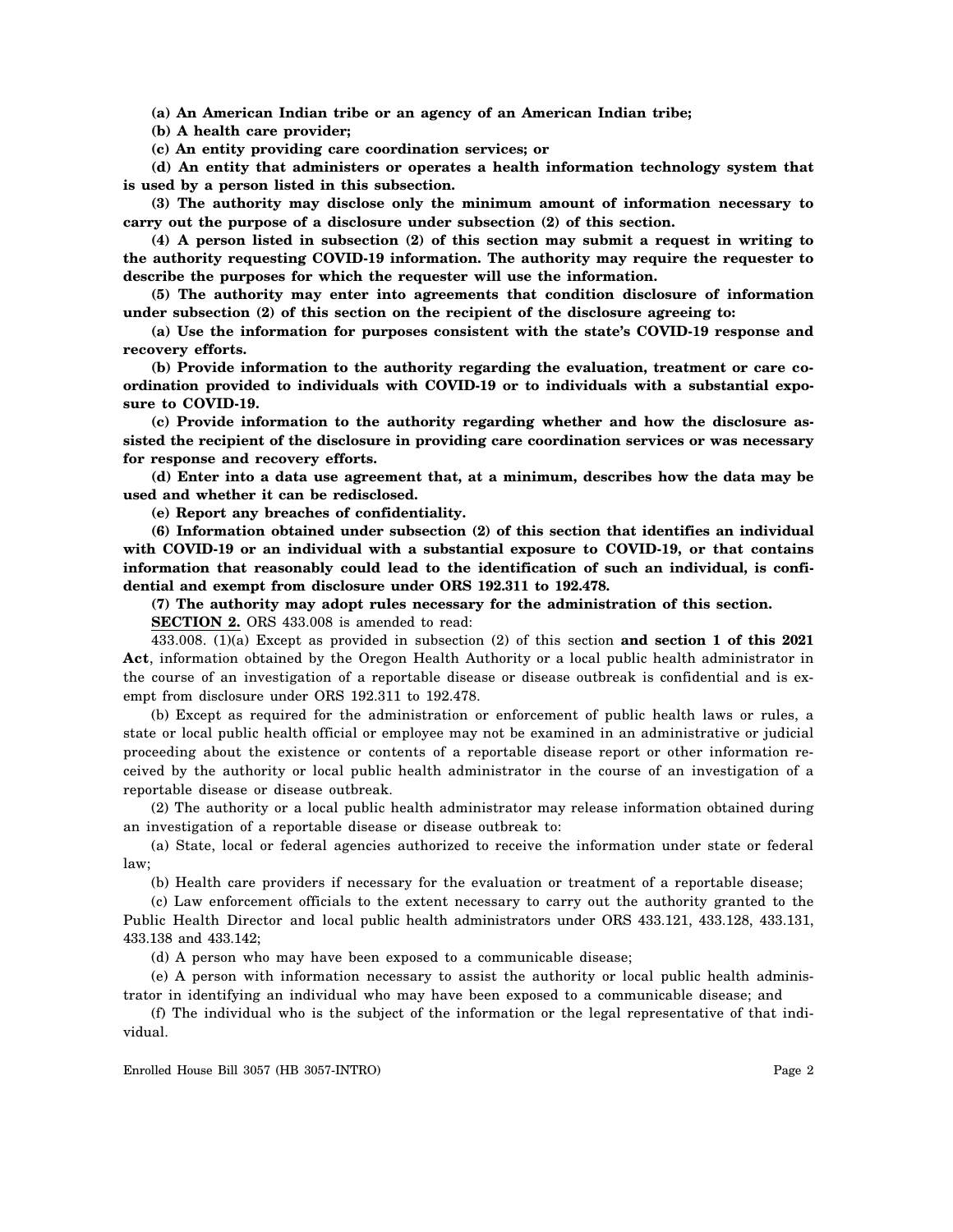(3) The authority or local public health administrator may release individually identifiable information under subsection  $(2)(d)$  or (e) of this section only if there is clear and convincing evidence that the release is necessary to avoid an immediate danger to other individuals or to the public.

(4) The authority or local public health administrator may release only the minimum amount of information necessary to carry out the purpose of the release pursuant to subsection (2) of this section.

(5) A decision not to disclose information under this subsection, if made in good faith, shall not subject the entity or person withholding the information to any liability.

(6) Nothing in this section:

(a) Prevents the authority or a local public health administrator from publishing statistical compilations and reports relating to reportable disease investigations if the compilations and reports do not identify individual cases or sources of information;

(b) Affects the confidentiality or admissibility into evidence of information not otherwise confidential or privileged that is obtained from sources other than the authority; or

(c) Prevents dispositions of information pursuant to ORS 192.105.

**SECTION 3.** ORS 433.008, as amended by section 2 of this 2021 Act, is amended to read:

433.008. (1)(a) Except as provided in subsection (2) of this section [*and section 1 of this 2021 Act*], information obtained by the Oregon Health Authority or a local public health administrator in the course of an investigation of a reportable disease or disease outbreak is confidential and is exempt from disclosure under ORS 192.311 to 192.478.

(b) Except as required for the administration or enforcement of public health laws or rules, a state or local public health official or employee may not be examined in an administrative or judicial proceeding about the existence or contents of a reportable disease report or other information received by the authority or local public health administrator in the course of an investigation of a reportable disease or disease outbreak.

(2) The authority or a local public health administrator may release information obtained during an investigation of a reportable disease or disease outbreak to:

(a) State, local or federal agencies authorized to receive the information under state or federal law;

(b) Health care providers if necessary for the evaluation or treatment of a reportable disease;

(c) Law enforcement officials to the extent necessary to carry out the authority granted to the Public Health Director and local public health administrators under ORS 433.121, 433.128, 433.131, 433.138 and 433.142;

(d) A person who may have been exposed to a communicable disease;

(e) A person with information necessary to assist the authority or local public health administrator in identifying an individual who may have been exposed to a communicable disease; and

(f) The individual who is the subject of the information or the legal representative of that individual.

(3) The authority or local public health administrator may release individually identifiable information under subsection (2)(d) or (e) of this section only if there is clear and convincing evidence that the release is necessary to avoid an immediate danger to other individuals or to the public.

(4) The authority or local public health administrator may release only the minimum amount of information necessary to carry out the purpose of the release pursuant to subsection (2) of this section.

(5) A decision not to disclose information under this subsection, if made in good faith, shall not subject the entity or person withholding the information to any liability.

(6) Nothing in this section:

(a) Prevents the authority or a local public health administrator from publishing statistical compilations and reports relating to reportable disease investigations if the compilations and reports do not identify individual cases or sources of information;

(b) Affects the confidentiality or admissibility into evidence of information not otherwise confidential or privileged that is obtained from sources other than the authority; or

Enrolled House Bill 3057 (HB 3057-INTRO) Page 3